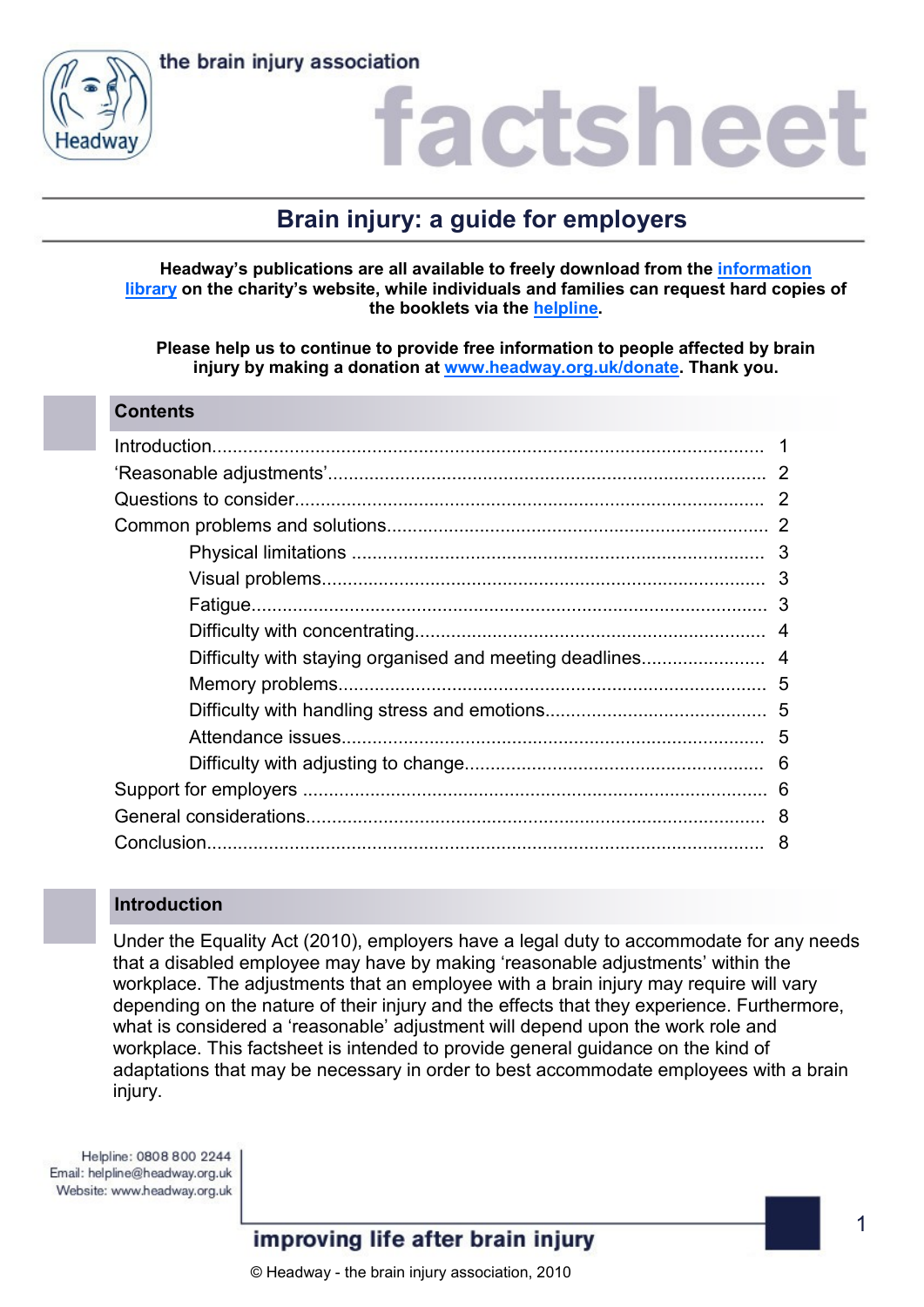



### **'Reasonable adjustments'**

According to the Equality Act, 'reasonable adjustments' may include:

- Allocating some of the employee's work to someone else
- Transferring the employee to another post or another place of work
- Making adjustments to the building in which the employee works
- **•** Being flexible about the employee's working hours
- Providing training or retraining if the employee cannot do their current job any longer
- Providing modified equipment
- Making instructions and manuals more accessible
- Providing a reader or interpreter

It is important to realise that the effects of brain injury often vary from person to person, and as a result brain injury survivors often do not have the same needs. It can therefore be useful to start off by familiarising yourself with some of the common effects of brain injury and then speaking with your employee about which particular effects have an impact on their own work performance.

For more information on the common effects of brain injury, refer to the Headway factsheet *The effects of brain injury.*

### **Questions to consider**

Prior to your employee returning, you may wish to arrange for a 'return to work interview' in which they can tell you about their needs and the adaptations they require. Listed below are some questions that you might consider discussing.

- What difficulties is the employee experiencing, and how do these difficulties affect their job performance?
- What specific job tasks are problematic as a result of these difficulties?
- What adjustments are available to reduce or eliminate the difficulties?
- Has the employee been consulted regarding possible adjustments?
- Do supervisory personnel and other employees need training regarding brain injury?

### **Common problems and solutions**

The following information outlines some common problems that brain injury survivors may encounter in the workplace, and suggested solutions to support them accordingly. Remember that as the effects of brain injury vary from person to person, some of the

Helpline: 0808 800 2244 Email: helpline@headway.org.uk Website: www.headway.org.uk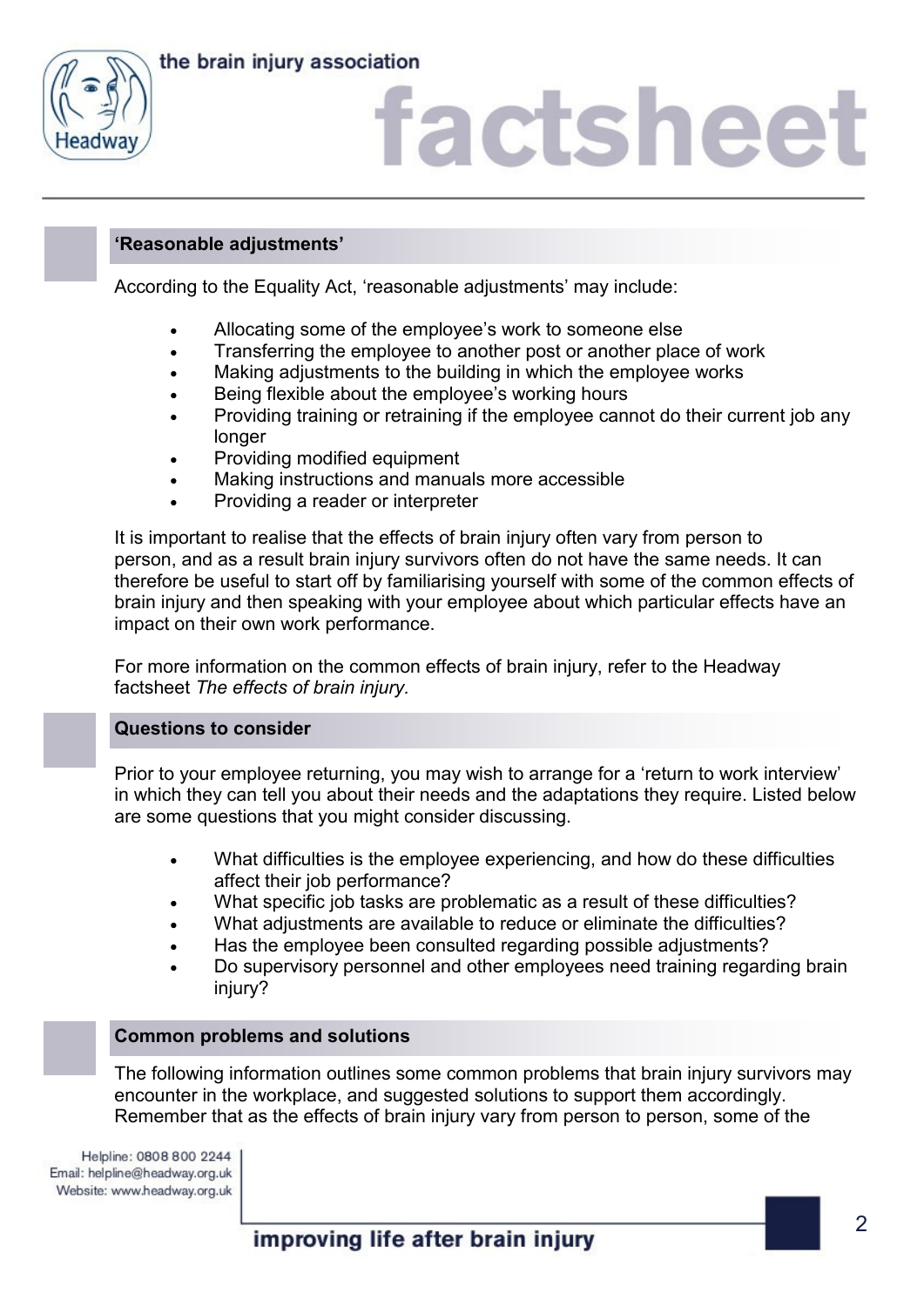



below information might be relevant to your employee, while some of it might not be.

### **Physical limitations**

Sometimes people can have visible physical limitations, such as if they require the use of a wheelchair. However, not all physical limitations following brain injury are so apparent. Some people may develop a weakness of limbs or experience problems with their balance, which are also physical limitations, although ones that are not always visible. Some suggested solutions are as follows:

- Install ramps, handrails and provide disabled parking spaces
- Install lever style door handles
- Clear the workspace of any unnecessary equipment and furniture

The Jobcentre Plus Access to Work grant can help with covering the costs of adaptations or specialist equipment to support an individual with a disability within the workplace. For more information, visit [www.gov.uk/access-to-work/overview.](http://www.gov.uk/access-to-work/overview)

### **Visual problems**

Brain injury survivors may have weakened vision, or they may have increased sensitivity to bright lights. Some suggested solutions are as follows:

- Change fluorescent lights to high intensity, white lights
- Provide written information in large print
- Increase natural lighting
- Provide a glare-resistant screen for computer monitors
- Consult a vision specialist, particularly for an employee who has lost part or all of their vision
- Consider offering adaptive technology to help the employee with using computers. The Royal National Institute of the Blind (RNIB) has some useful information on its website about adaptive technology for visually impaired individuals, available at [www.rnib.org.uk/information-everyday-living-using](http://www.rnib.org.uk/information-everyday-living-using-technology/computers-and-tablets)[technology/computers-and-tablets.](http://www.rnib.org.uk/information-everyday-living-using-technology/computers-and-tablets)

### **Fatigue**

Fatigue is a chronic tiredness that may result in an employee finding it difficult to work long, or even normal working hours. It is a very common effect of brain injury. Some suggested solutions are as follows:

- Permit flexible scheduling and allow longer and more frequent work breaks
- Provide back-up cover for when the employee needs to take breaks
- Allow for use of supportive employment and job coaches
- Provide job sharing opportunities
- Allow part-time work schedules

Helpline: 0808 800 2244 Email: helpline@headway.org.uk Website: www.headway.org.uk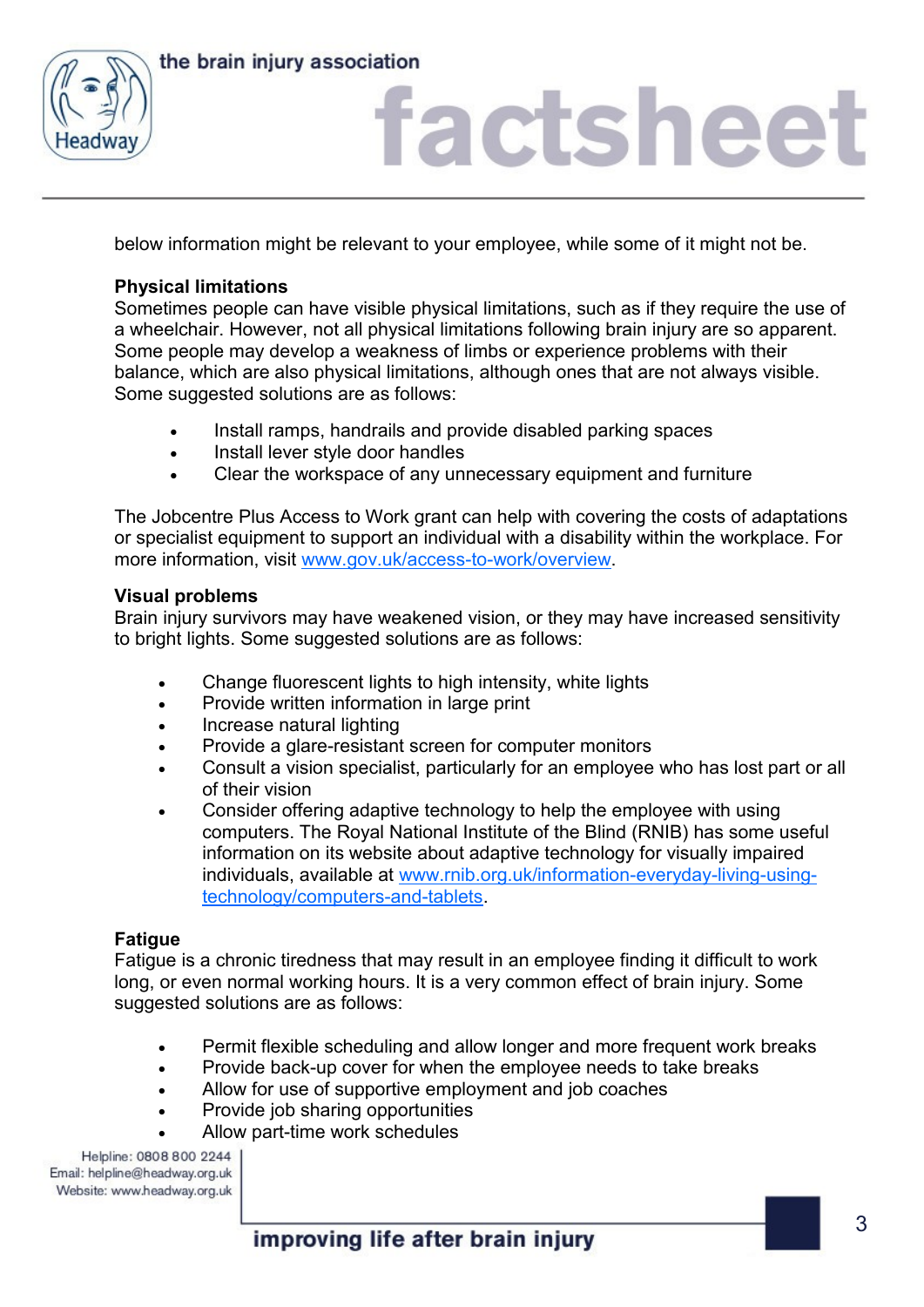



- Avoid scheduling more challenging tasks at the end of the work shift, when fatigue is more likely to be a factor
- For more information and useful suggestions, refer to the Headway booklet *Managing Fatigue*

### **Difficulty with concentrating**

Another common effect of brain injury is difficulty with maintaining concentration and attention. This can be a particular issue when there is a busy environment with lots of visual and noise stimuli, which can be quite typical of any workplace. Some suggested solutions are as follows:

- Provide a private office
- Reduce distractions in the work area, including clutter
- Provide additional time to learn new responsibilities
- Divide larger assignments into smaller tasks and steps
- Try to limit white noise and environmental sound
- Encourage the employee to focus on one task at a time

### **Difficulty with staying organised and meeting deadlines**

There are a range of thinking skills collectively known as the executive function. This function enables us to do things such as concentrate on tasks, organise ourselves, multitask, solve problems, manage our emotions appropriately and make rational decisions. These skills can often be affected by brain injury, an effect known as 'executive dysfunction'. Some suggested solutions are as follows:

- Encourage the employee to use daily to-do lists and check items off as they are completed
- Provide a calendar to mark meetings and deadlines
- Remind the employee of important deadlines
- Provide a watch or pager with timer capability
- Provide electronic organisers
- Recognise that emotional changes and irritability can be common following brain injury
- Assign a mentor to provide daily guidance
- Schedule weekly meetings with a supervisor, manager or mentor to determine if goals are being met
- Provide picture diagrams of problem-solving techniques (such as flowcharts)
- Restructure the job to include only essential functions
- For more information and useful suggestions, refer to the Headway factsheet *Executive dysfunction after brain injury.*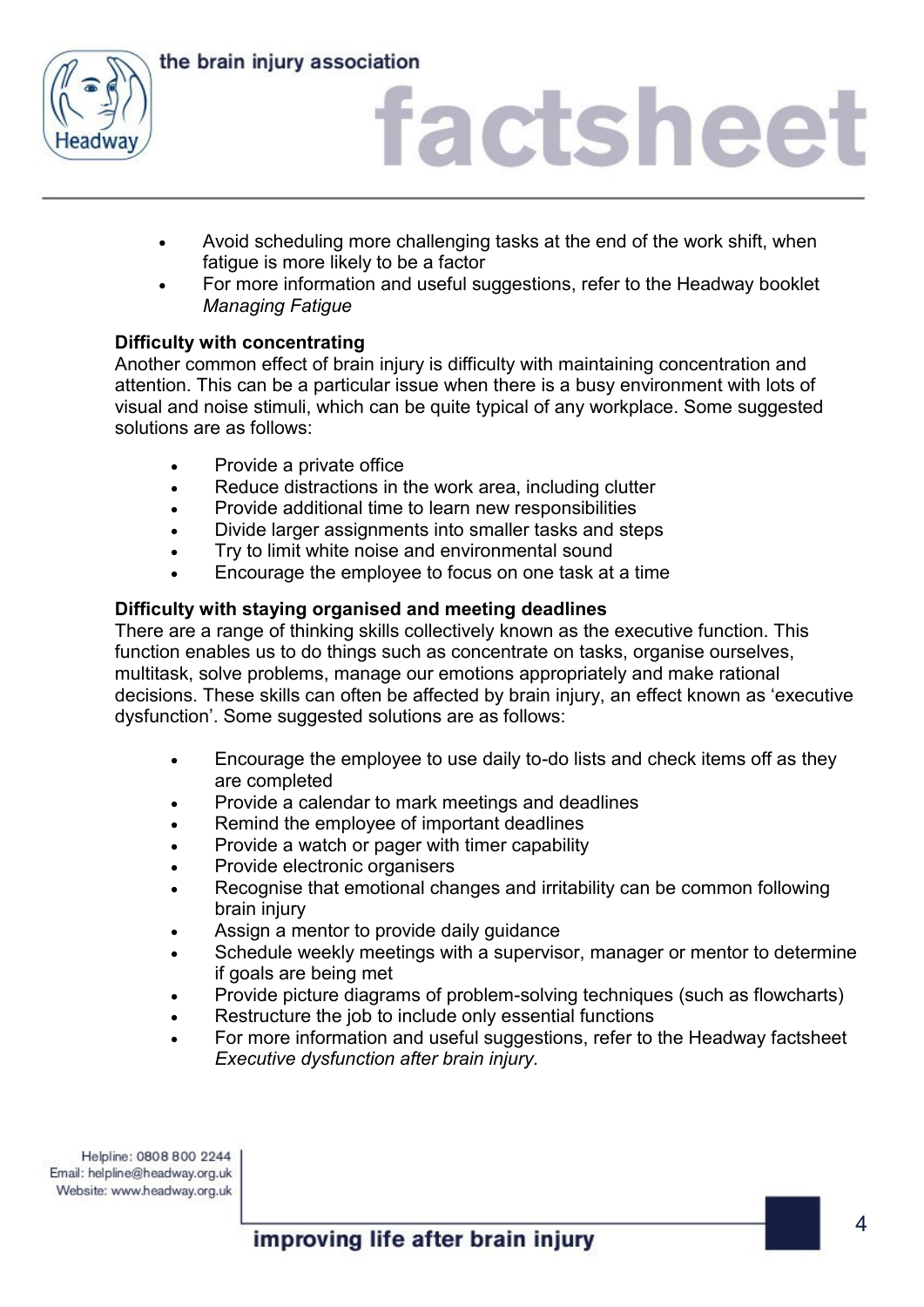the brain injury association



## factsheet

### **Memory problems**

It is very common for brain injury survivors to have problems with their memory. They may therefore need to rely on external memory aids to help them with remembering important tasks and appointments. Some suggested solutions are as follows:

- Allow the employee to tape-record meetings
- Provide notebooks, calendars or sticky notes to record information for easy retrieval
- Provide written as well as verbal instructions
- Limit verbal instructions to shorter, manageable chunks of information
- Allow additional training time
- Provide typewritten minutes of each meeting
- Provide written checklists and use colour-coding to help identify items
- Provide instructions close to frequently used equipment
- For more information and useful suggestions, refer to the Headway factsheet *Coping with memory problems - practical strategies*

### **Difficulty handling stress and emotions**

Emotions such as stress or depression can be common after brain injury, either as a result of emotional areas of the brain being directly affected or as an emotional response to living with the effects of brain injury. Some suggested solutions are as follows:

- Provide regular praise and encouragement
- Refer to counselling and employee assistance programmes
- Provide sensitivity training to co-workers
- Allow the employee to take regular breaks as part of a stress management plan

### **Attendance issues**

Some people may struggle with attending work as regularly as required due to health complications related to their brain injury. For instance, issues with fatigue can fluctuate on a daily basis and be more difficult to manage on some days than others. The person may also require leave for hospital or therapy appointments. Some suggested solutions are as follows:

- Provide flexible leave for health problems
- Provide a self-paced workload and flexible hours
- Provide a part-time work schedule or job sharing agreement
- Encourage your employee to keep you well informed of any health issues they may be having that affect their ability to attend work
- Encourage your employee to keep you informed of any medical appointments they may have
- Familiarise yourself with payroll matters such as Statutory Sick Pay

Helpline: 0808 800 2244 Email: helpline@headway.org.uk Website: www.headway.org.uk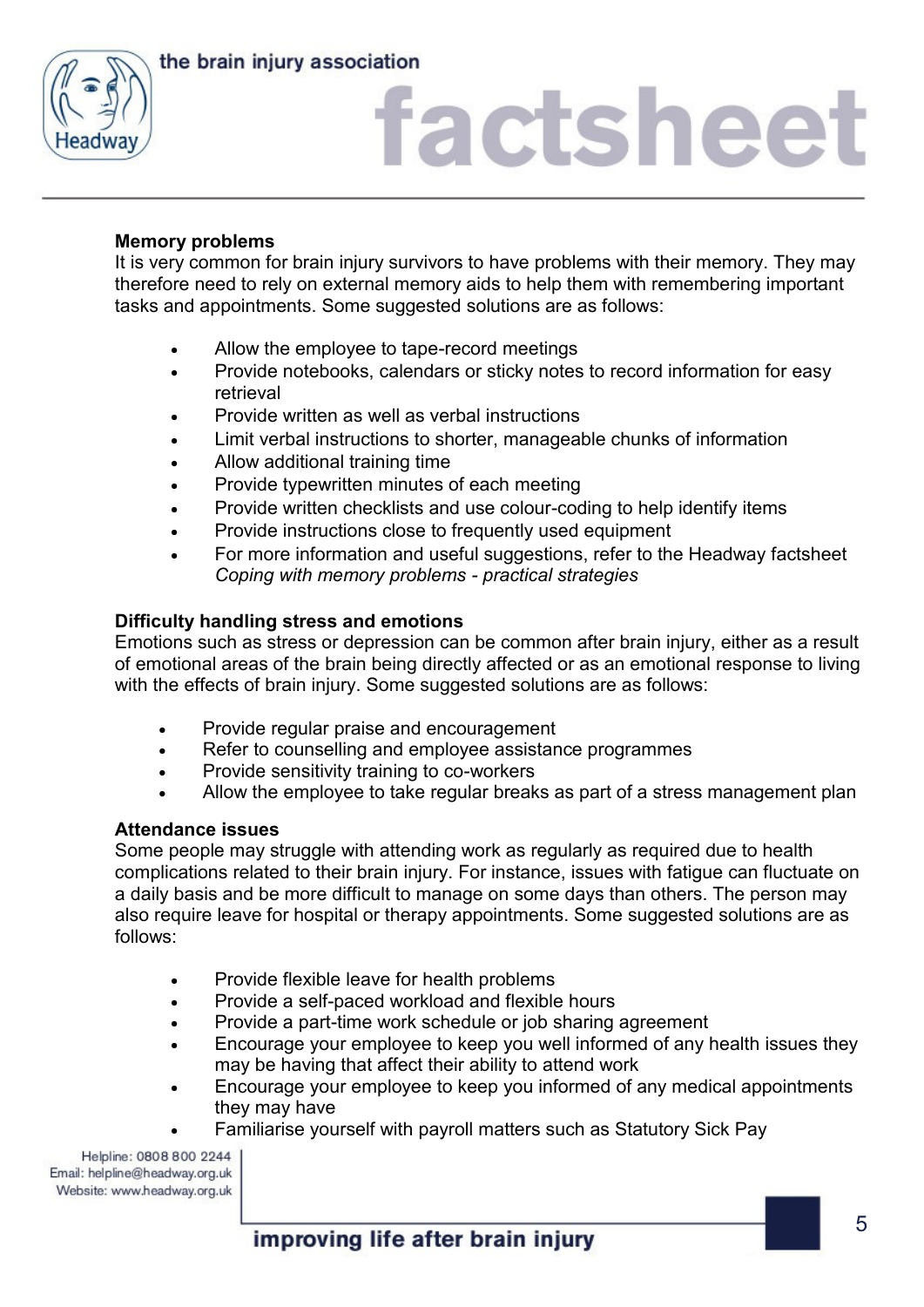



### **Difficulties with adjusting to change**

For some people, routine and familiarity are very important factors in managing day-to-day activities, including attending work. It might therefore be more difficult for an employee with a brain injury to adapt to any changes within the workplace or the role. Some suggested solutions are as follows:

When changing supervisors, maintain open channels of communication

between the employee, the old supervisor and the new supervisor

- Provide weekly or monthly meetings with the employee to discuss workplace issues
- If planning to change the office environment, let the employee know in advance so that they are prepared for it

#### **Support for employers**

Listed below are some services and schemes that can offer information and support to employers of an employee with a disability.

- The Jobcentre Plus Access to Work scheme can offer assistance and advice for both employees with a disability that is likely to affect them for at least a year, and their employers. It is accessible in England, Scotland and Wales. It can also offer a grant to help with the financial cost of making adaptations to the workplace. To discuss the Access to Work scheme, contact your local Jobcentre Plus and ask to speak to a Disability Employment Advisor or an Access to Work advisor, or use the following contact details: Telephone/ textphone: 0345 268 8489/ 0345 608 8753 Email: atwosu.london@dwp.gsi.gov.uk
- It may be necessary to perform an occupational health assessment to get recommendations from a health professional on suitable adaptations to the workplace. Small and medium sized companies who don't have an occupational health department may be able to get help with this from NHS Health at Work. For more information, visit [www.nhshealthatwork.co.uk/find](http://www.nhshealthatwork.co.uk/find-providers.asp)[providers.asp.](http://www.nhshealthatwork.co.uk/find-providers.asp)
- If appropriate, ask your employee whether they have support from a therapist, such as an occupational therapist, and discuss whether the therapist could visit and offer support within the workplace. The therapist may also be able to offer you feedback or suggestions that can help.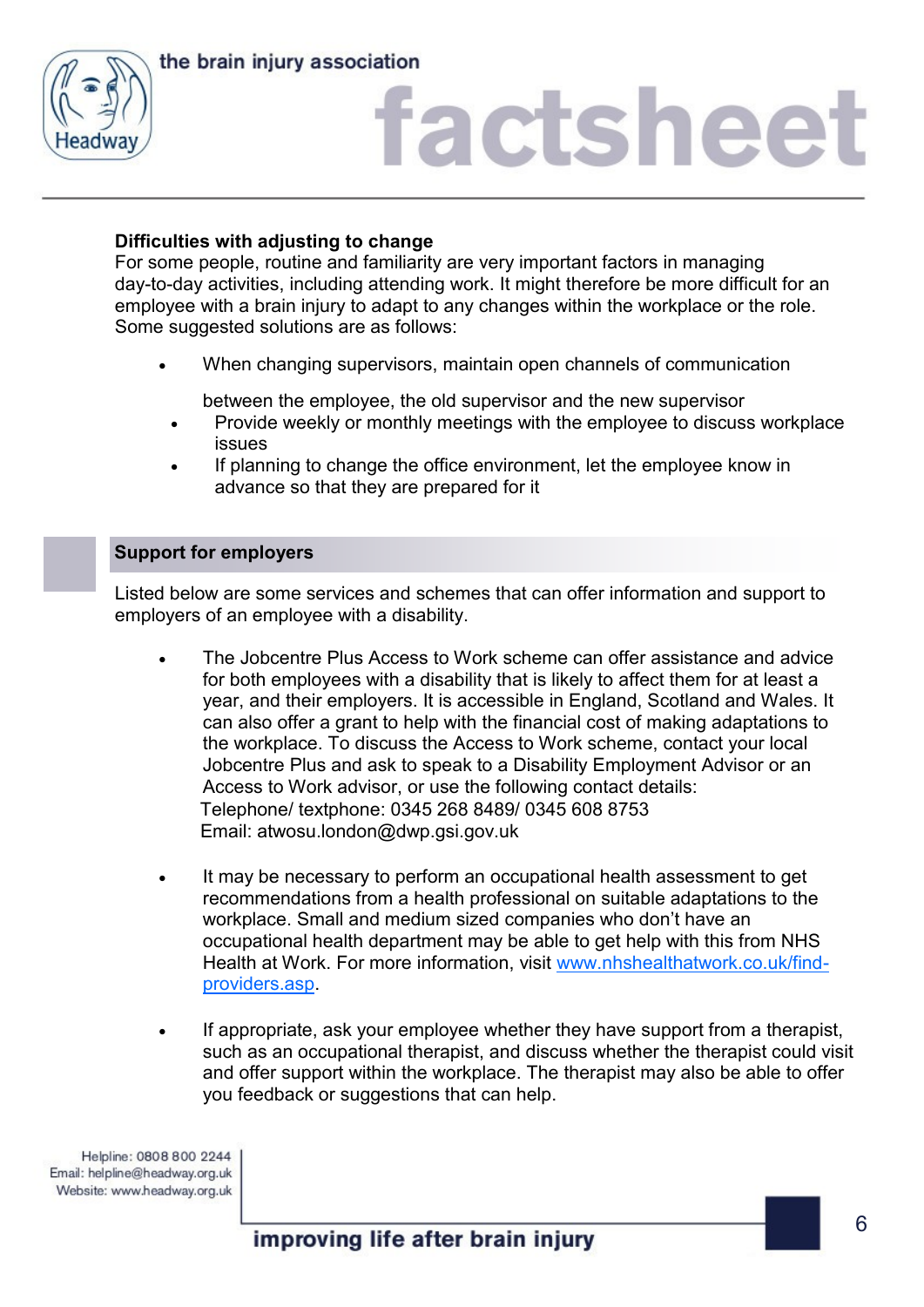

the brain injury association

# factsheet

- Fit for Work is a governmental scheme that supports employees and employers with matters relating to health conditions and sickness absence. It offers free advice and can make referrals to its team of occupational health professionals. For more information on Fitness to Work in England and Wales, visit [www.fitforwork.org.](http://www.fitforwork.org) For more information on Fitness to Work in Scotland, visit [www.fitforworkscotland.scot.](http://www.fitforworkscotland.scot)
- It may be necessary to carry out a risk assessment to assess how safe the employee is in the workplace. For more information, contact the Health and Safety Executive on 0845 345 0055, or visit www.hse.gov.uk/risk.
- Headway provides training courses on a range of brain injury related topics, which can help to improve understanding of brain injury and its effects. For more information, including details of courses available and how to book, call Headway on 0115 924 0800 or visit [www.headway.org.uk/about-brain-injury](http://www.headway.org.uk/about-brain-injury%20professionals/training)  [professionals/training.](http://www.headway.org.uk/about-brain-injury%20professionals/training)
- The Advisory, Conciliation and Arbitration Service (ACAS) provides information, independent advice and training in order to improve working life and employment relations. Employers and employees can get free advice from the helpline service or website. For more information, call 0300 123 1100 or visit [www.acas.org.uk.](http://www.acas.org.uk)
- The Business Disability Forum is an employer's organisation focused on disability as it affects business. The organisation aims to help companies to recruit and retain disabled employees and to serve disabled customers. It runs an information and advice service for members and partners, which provides confidential advice on disability, including making reasonable adjustments within the workplace. For more information, call 020 7403 3020, email [advice@businessdisabilityforum.org.uk,](mailto:advice@businessdisabilityforum.org.uk) or visit [www.businessdisabilityforum.org.uk/.](http://www.businessdisabilityforum.org.uk/)
- The Equality and Human Rights Commission helpline can provide advice on aspects of disability discrimination in the workplace. For more information visit [www.equalityhumanrights.com/](http://www.equalityhumanrights.com) or call 0808 800 0082.
- More information on the Equality Act can be found in the Headway factsheet *A guide to* the *Equality Act 2010*. Other sources of information on Acts include the Government Equalities Office website at [www.gov.uk/guidance/equality-act-](https://www.gov.uk/guidance/equality-act-2010-guidance)[2010-guidance,](https://www.gov.uk/guidance/equality-act-2010-guidance) and the Equality and Human Rights Commission website at [www.equalityhumanrights.com/legal-and-policy/legislation/equality-act-2010.](http://www.equalityhumanrights.com/legal-and-policy/legislation/equality-act-2010)

Helpline: 0808 800 2244 Email: helpline@headway.org.uk Website: www.headway.org.uk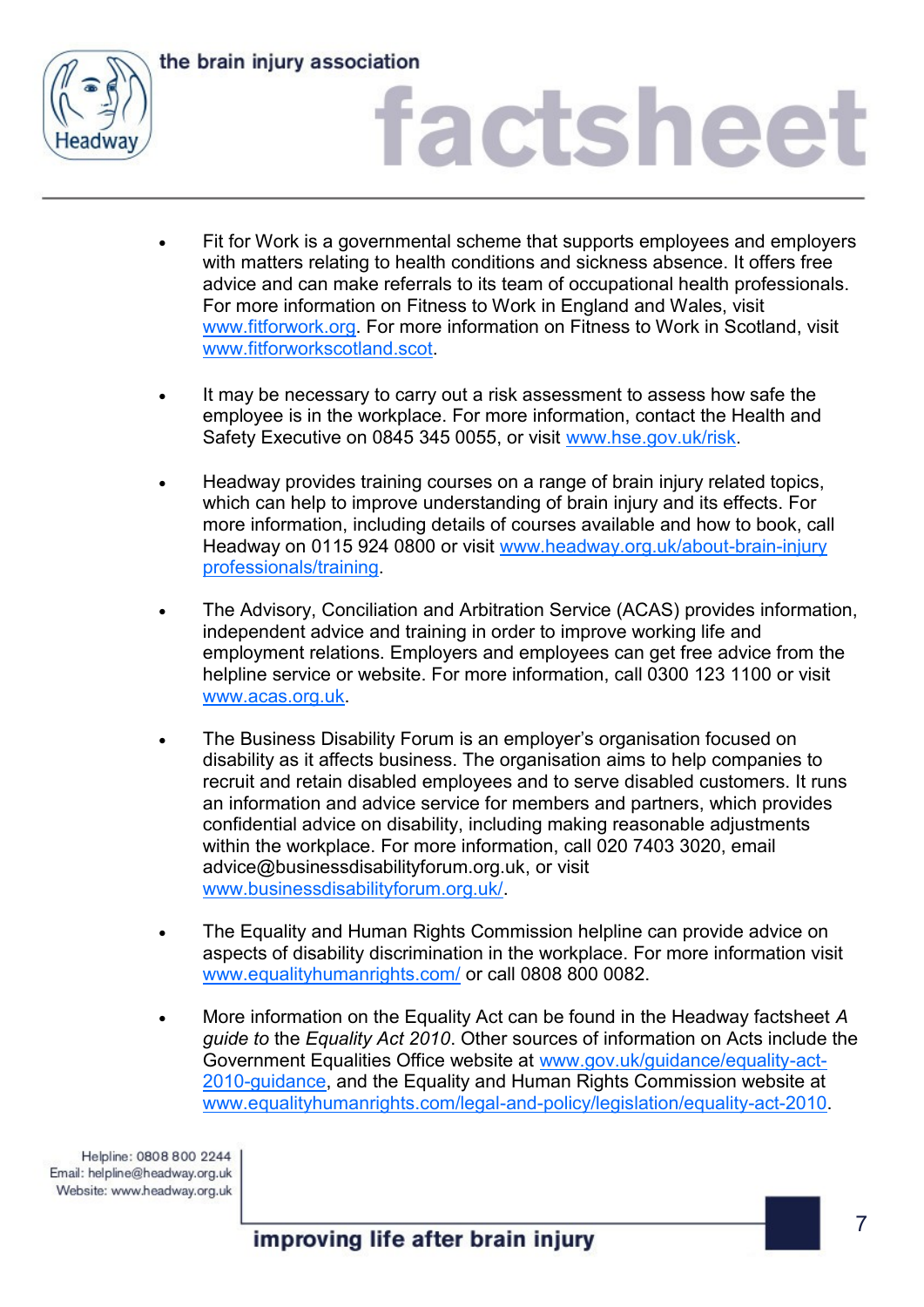



 The Disability Rights UK's *Disability Rights Handbook* also contains a section on the Disability Discrimination Act and can be ordered from the website at [www.disabilityrightsuk.org.](http://www.disabilityrightsuk.org)

### **Support for employers in Northern Ireland**

- The Department of Employment and Learning (DELNI) provides advice and support for employers and employees. There is also a factsheet on disability discrimination in employment available from the website. For more information, call 028 9025 7777, or visit www.delni.gov.uk.
- The Labour Relations Agency (LRA) offers free, confidential and impartial advice on all employment rights issues. For more information, call 028 9032 1442 or visit [www.lra.org.uk.](http://www.lra.org.uk)

### **General considerations**

- Remember that if an employee discloses details of their disability in confidence, you have a legal duty to ensure that the information is kept confidential unless there is a health and safety risk
- Discuss with the employee about whether they would like their colleagues to be aware of their brain injury, and if so, how much information they would be willing to share
- Remember that the effects of brain injury can improve or get worse over time, and can fluctuate on a regular basis. The employee may therefore require an occasional re-evaluation of adaptations that they need within the workplace. Try to hold regular meetings to establish whether the adaptations are helping or if further adaptations need to be made.
- Familiarise yourself with the Equality Act (2010) and matters relating to discrimination. More information is available in the freely accessible ACAS document 'Disability discrimination: key points for the workplace' available at [www.acas.org.uk/media/pdf/o/t/Disability-discrimination-key-points-for-the](http://www.acas.org.uk/media/pdf/o/t/Disability-discrimination-key-points-for-the-workplace.pdf)[workplace.pdf.](http://www.acas.org.uk/media/pdf/o/t/Disability-discrimination-key-points-for-the-workplace.pdf)

Helpline: 0808 800 2244 Email: helpline@headway.org.uk Website: www.headway.org.uk